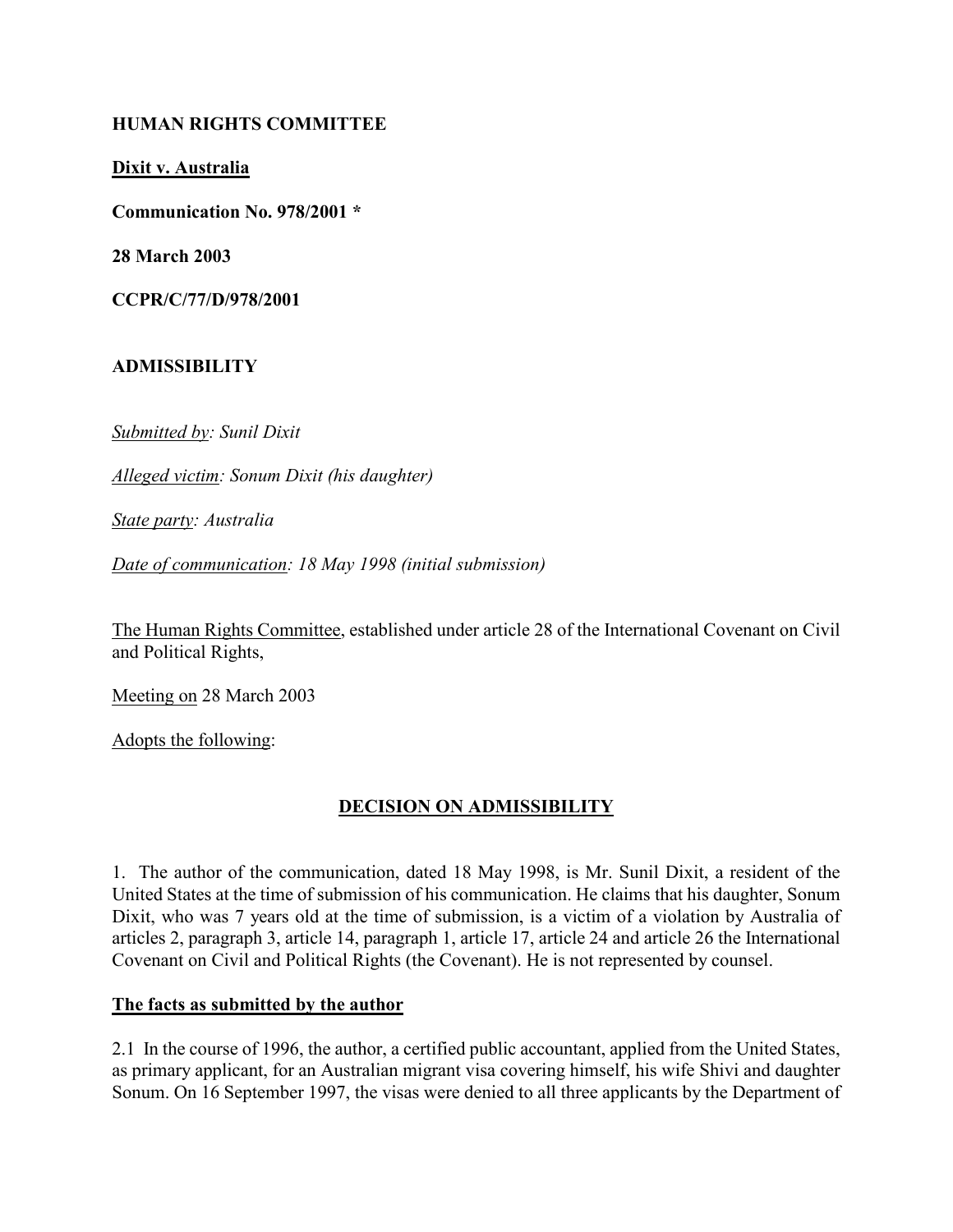Immigration and Multicultural Affairs (hereafter DIMA) under the Migration Act 1958. The grounds given were that Sonum, who had been born on 3 October 1991, suffered from a mild case of spina bifida, "a disease or condition that would be likely to result in significant cost to the Australian community in the areas of health care and community services".

2.2 This conclusion was reached following an assessment by the Commonwealth Medical Officer of a specialist pediatrician's report supplied by the author. The report concluded that the child's spina bifida, "with several complications", would result in "significant costs to the Australian community", inter alia, through further orthopedic surgery, regular attendance at specialist clinics and likely long-term dependence upon income support.

2.3 Following the denial of the application, the author supplied further medical information, although there is no right to a formal review of the medical opinion underlying the decision to deny the applications. The Minister of Immigration responded that, upon analysis of the further information, even upon the most optimistic of predictions Sonum's costs to the community would be significant (defined as Aus\$16,000 over the next 5 years or longer if foreseeable). This was based upon costs associated with close supervision by a multidisciplinary team, repeated investigations over her lifetime and foot surgery, as well as disability allowances of Aus\$1,950 a year until she reached 16 years of age. This assessment was made without regard as to whether the person would effectively use those services.

2.4 Thereafter, the author made a variety of professional complaints against the medical specialists involved, and made approaches to a variety of Ministers and officials, without success. Complaints made to the Ombudsman, the Human Rights & Equal Opportunity Commission (hereafter HREOC) (dismissed for want of jurisdiction), the Parliamentary Joint Standing Committee on Migration, the Parliamentary Joint Standing Committee on Foreign Affairs, Defence and Trade (Human Rights Sub-Committee) were of no avail.

2.5 During the year 2000, the author and his family filed a new application for Australian Migrant Visa Sub-class 136, which is a different class of visa to the one for which the author's family initially applied. This visa was granted on 18 May 2000 and the author's family is since then entitled to lawful permanent residence of Australia. As a result, the author informed the Committee on 4 June 2001 that he was willing to withdraw his communication if the State party's government confirmed that the commencement of their status as permanent residents is pre-dated to 1997 – when the first application for Migrant Visa was denied – instead of 2000 and waived the residency requirement for his family so that they can file applications for Australian citizenship.

# The complaint

3.1 The author challenges the factual and evidential bases for the medical evaluations made, the author's central complaint is that the decision to refuse the applications for visa violates the guarantee to equality before the law, stipulated in article 26 of the Covenant, in that the decision discriminated upon the grounds of disability. Essentially, the author attacks the specific health criteria contained in the Migration Act 1958 and associated regulations, which are stated as seeking to minimize risks to public health and community services, to limit public expenditure on health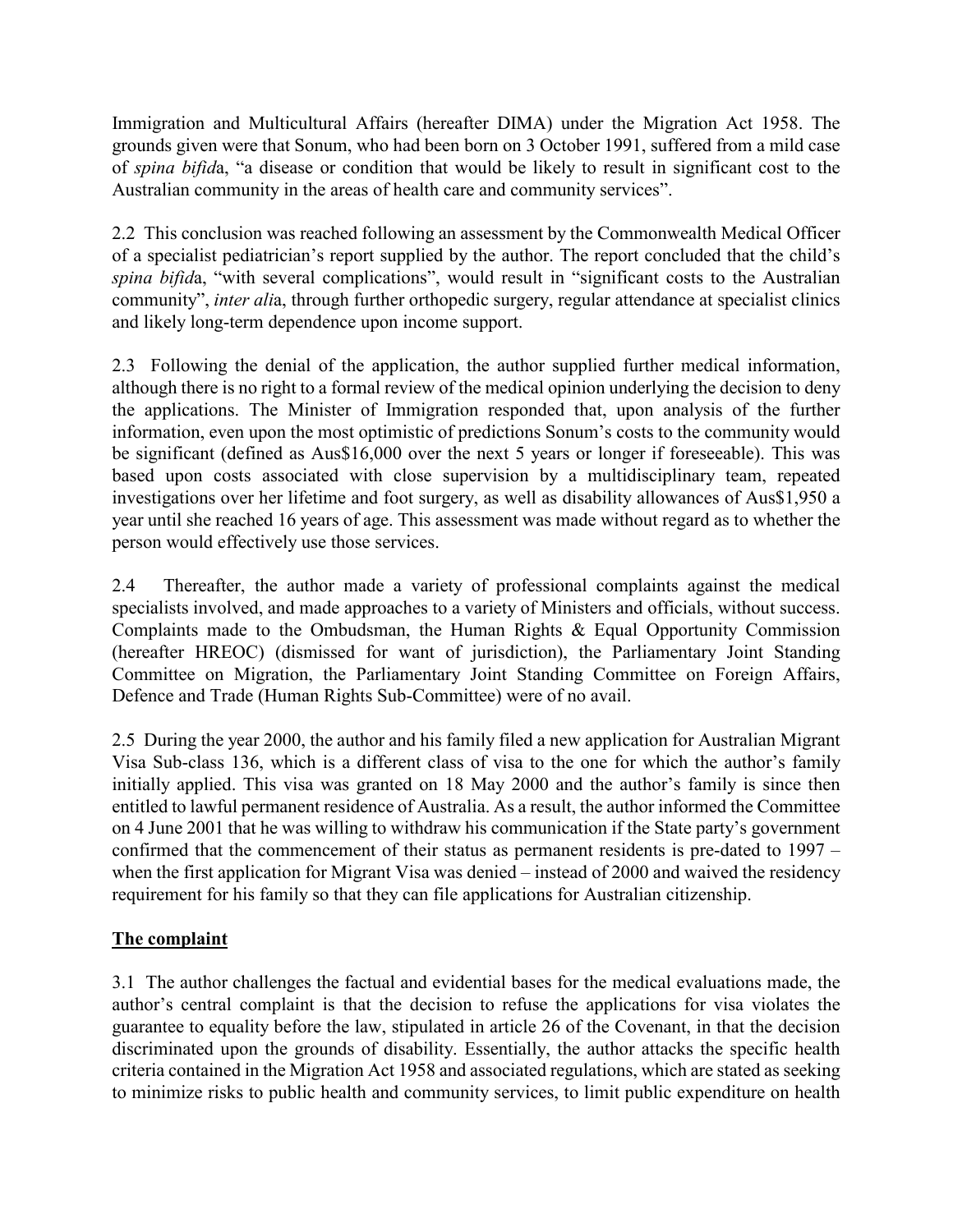and community services, and to maintain the access of Australian citizens and permanent residents to those services under which the decision to refuse the applications was made. The author points out that Section 52 of the Disability Discrimination Act 1952, which proscribes discrimination upon the basis of disability, specifically excludes that Act from applying to discriminatory provisions of the Migration Act 1958.

3.2 Also with respect to article 26 of the Covenant, the author alleges that all persons are not equal before the law, as he was not given a right to review or appeal the decision made by DIMA whereas there are categories of visa for which applicants have a full right of review or appeal.

3.3 The author alleges that article 26 of the Covenant was further violated in that his daughter suffered discrimination because the Medical Officer who made the health assessment did not have the appropriate medical specialization in spina bifida.

3.4 The author finally alleges a violation of article 26 in that he was unable to seek a possible waiver of the health requirements because he was unable to satisfy the apparently necessary statutory precondition of having a relative in Australia. The author contends that this requirement to have Australian relatives before a waiver can be considered breaches the equal protection of the law.

3.5 The author alleges a violation of article 2, paragraph 3 and article 14, paragraph 1 of the Covenant, as his right to access to judicial process for a determination of his rights are violated because in his case, in contrast to the situation under other types of migrant visas, there allegedly is no right to review or appeal of the refusing decision to the Immigration Review Tribunal or the Federal Court. The author however stated on 18 May 1998 that there was a form of appeal possible to the State party's Federal Court within four months of the decision, but that due to delays in obtaining the documents of his case the time limits had passed. In any event, the author contends that it is very difficult and weighted against a litigant for court action in Australia to be pursued from abroad.

3.6 The author further contends that his due process rights protected under article 14, paragraph 1, require an opportunity to be given to supply more medical information in such cases, to consult external specialists on the medical findings and to have the medical findings subject to review by an independent medical panel. In this regard, the author alleges that his complaint before the HREOC was a "suit at law" but that he "was not given opportunity to have [his] claim determined by a judicial body as guaranteed by" article 14, paragraph 1 of the Covenant.

3.7 The author finally alleges a violation of article 17 and 24 because his daughter has allegedly been falsely declared eligible for "Child Disability Allowance", which constitutes an unlawful attack on the reputation of a minor child and demonstrates that his daughter did not enjoy the protections guaranteed by article 24 of the Covenant. The State party's observations on the admissibility and merits of the communication

4.1 By submissions of 20 December 2001, the State party made its observations on the admissibility of the communication.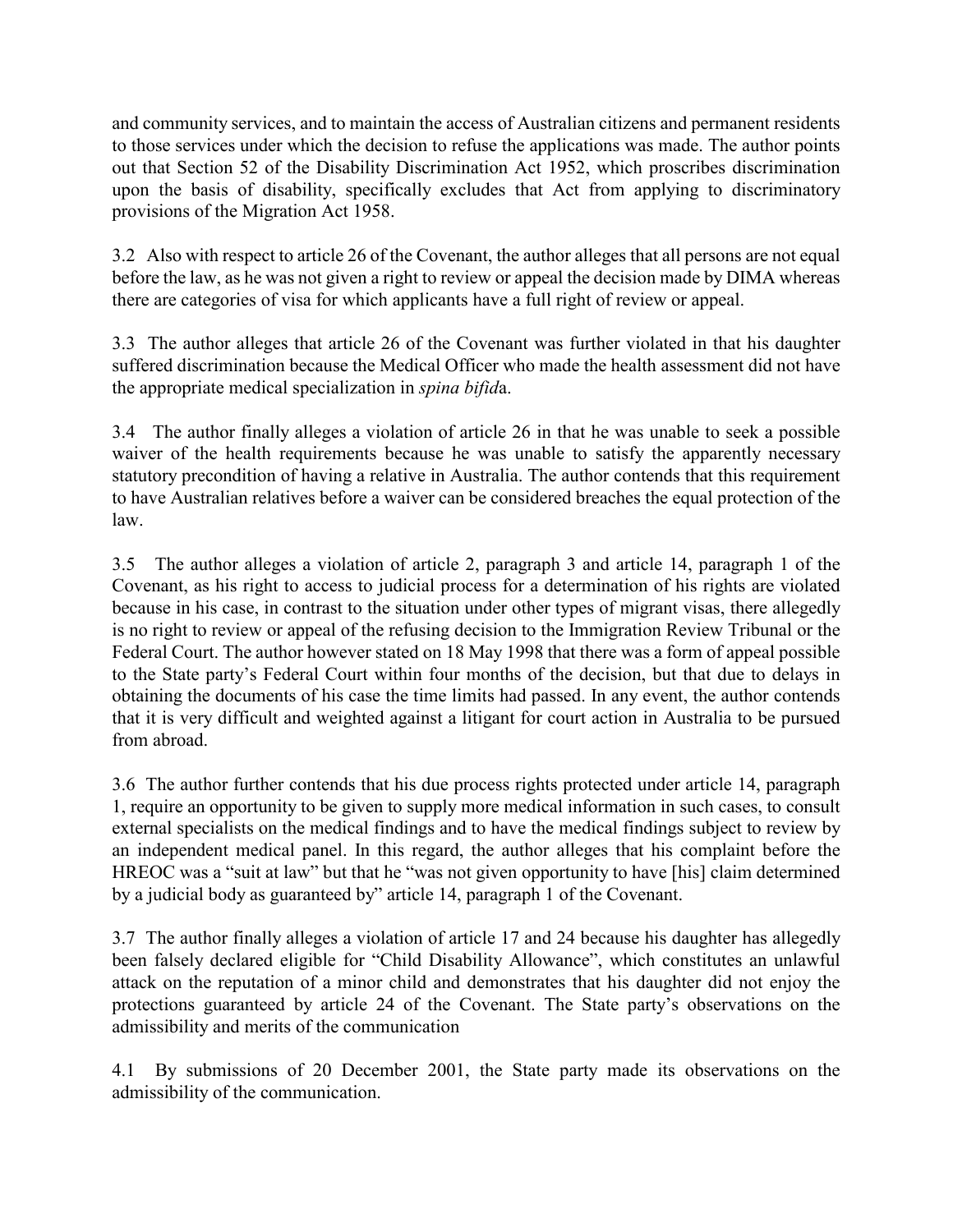#### On admissibility

4.2 The State party first submits that the communication is inadmissible because, at the time when it was submitted to the Committee, the author, his wife and daughter, were neither on Australia's territory nor under its jurisdiction as required by article 2, paragraph 1, of the Covenant. Although the State party accepts that in some cases, a liberal interpretation should be given to the above mentioned provision, citing the jurisprudence of the Committee in Lichtensztejn v. Uruguay 1/ and Vidal Martins v. Uruguay,  $2/$  the author's communication may be distinguished from these cases since he and his family were nationals of another State applying to migrate to Australia. They had no previous connection with Australia and, referring to General Comment No. 15 of the Committee 3/ they had no right under international law to reside permanently in Australia. The State party stresses that, according to the *travaux préparatoires* of the Covenant, the insertion of the dual requirement that a person be both in the territory and subject to the jurisdiction of the State was quite deliberate and to suggest that the Covenant might apply to non-citizens, residing in another country,

whose only connection with Australia is an application for a particular class of visa, is to extend the scope of the Covenant far beyond the intention of the drafters and would render the wording of article 2, paragraph 1, redundant.

4.3 The State party further submits that the author has not exhausted domestic remedies because, contrary to his allegation that he was not given a right to appeal the decision of the DIMA, there were two separate avenues of judicial review available to the author. The first was a right to seek a judicial review of the decision in front of the Federal Court according to Section 475 of the Migration Act then in force within 28 days of the notification of the decision, and the second was a right to seek a remedy in the High Court against a decision taken by Commonwealth officers according to Section 75 of the State party's Constitution. The State party argues that both courts could have given an impartial, timely, public and judicial hearing of the complainants' legal arguments. It is further submitted that both courts are readily accessible and that there are no undue delays for having a hearing before these courts. As the author had already obtained the assistance of a counsel in Australia, it would have been routine matter for the latter to ensure that such applications are made.

4.4 The State party also submits that the alleged victim of the case is not a victim in the sense of article 1 of the Optional Protocol, because the author, his wife and daughter were granted an Australian permanent entry visa on 18 May 2000, although on a different class of visa, noting that the author's daughter was cleared by the Health Assessment Services on 9 may 2000 on the basis of a further assessment of her condition and further medical documentation. The State party holds that a person who has substantially obtained the benefit claimed can no longer be a victim in the sense of article 1 of the Optional Protocol. Referring to the jurisprudence of the Committee and that of the European human rights institutions in this respect and the reasons lying behind the principle of exhaustion of domestic remedies, it is submitted that the provision of a remedy by the State party constitutes an obstacle to the international claim given the subsidiary role of the international mechanism. The State party considers that standing provisions should be interpreted strictly and recalls that the Committee stated previously that it was not intended to be a vehicle for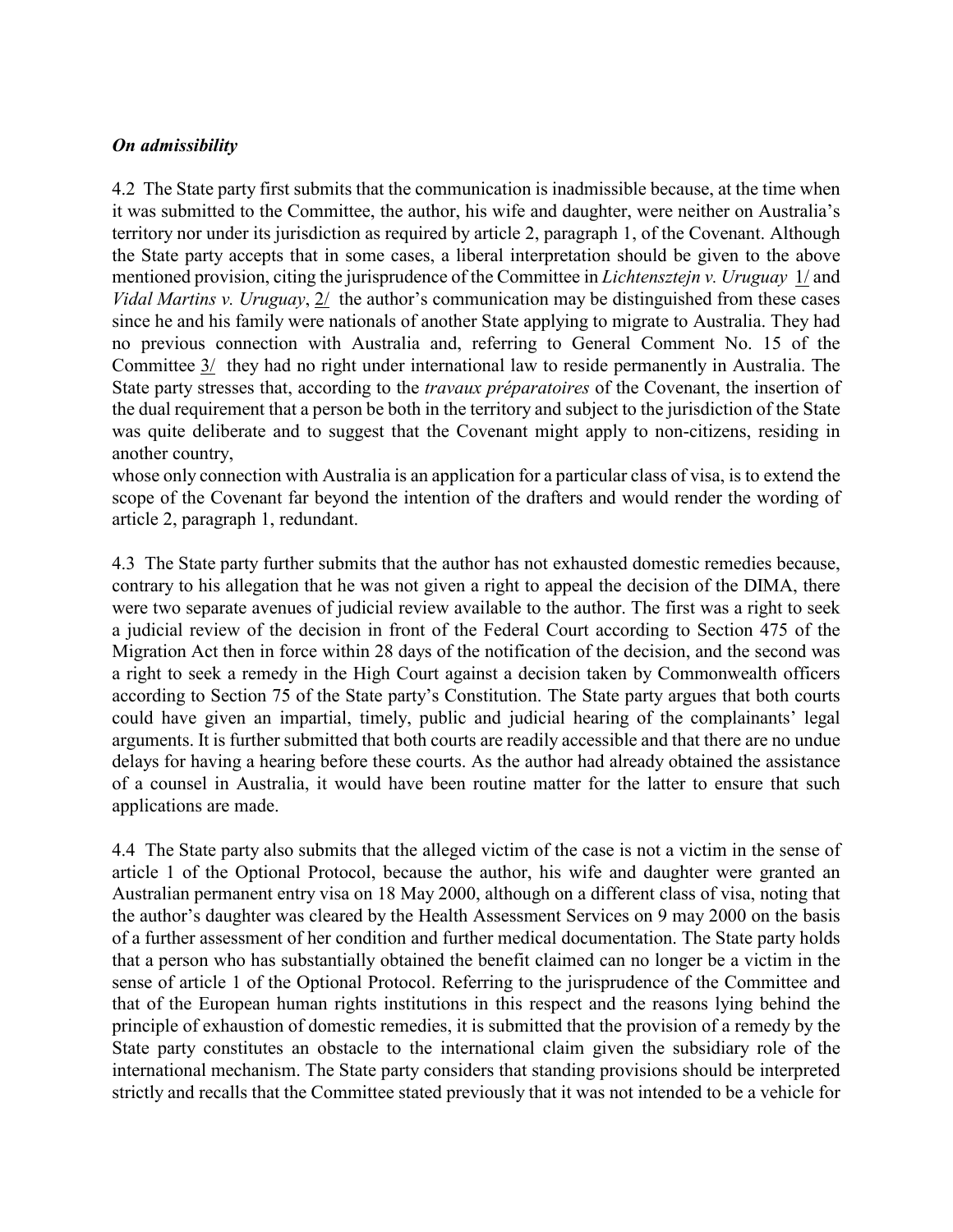debate on public policy.  $4/$  The State party is also of the opinion that the implied threat contained in the author's submission of 4 June 2001 raises doubt about the sincerity of and motivation for his claim.

4.5 Finally, the State party argues that the author has failed to substantiate his claims under the Covenant in order to make a prima facie case. The arguments supporting this ground of inadmissibility are developed together with the observations by the State party on the merits of each of the claims.

4.6 For the above reasons, the State party considers that the communication should be declared inadmissible.

#### On the merits

4.7 With respect to the alleged violation of article 2, paragraph 3, of the Covenant in that the State party failed to provide a local remedy in accordance with article 2 (3) of the Covenant, the State party underlines that the rights referred to in article 2 of the Covenant are accessory in nature and linked to the other rights set forth in the Covenant and, referring to a number of decisions taken previously by the Committee, that a violation of this provision can only be found once a violation of another right has been established. Therefore, if, as the State party submits, there is no violation of another provision of the Covenant, the claim under article 2, paragraph 3 should be considered as unsubstantiated.

4.8 With respect to the alleged violation of article 14 of the Covenant, the State party first contends that a complaint made to the HREOC is not a "suit at law" as the HREOC is not a judicial body. Moreover, the author could have taken legal proceedings if he was not satisfied with the HREOC decision. The State party further argues that if the author's claim is that the substance of the complaint to HREOC is a "suit at law" therefore alleging a violation of article 14 because of the lack of judicial review from the decision not to grant a visa, article 14 paragraph 1 does not provide for a right to review per se, similarly to the right contained in article 14, paragraph 5, that relates only to criminal conviction and sentence. The State party considers therefore that the author has not raised an issue under the Covenant and that this claim should be declared inadmissible.

4.9 With respect to the alleged violation of article 17 of the Covenant, the State party submits that a violation of the said provision implies an "attack", which must be of a certain intensity, its "unlawful" character, that is in violation of a domestic legal provision, and must be made with the intention to impair a person's honour and reputation. In relation to the admissibility of this claim, it is submitted that the author has not substantiated the existence of these three elements. In relation to the merits of this claim, the State party contends that the statement made on the health of the author's daughter was entirely reasonable and based on the specialist medical reports on which the author himself relies. The comment is not unlawful as it was neither gratuitous nor extreme and therefore could not constitute an attack in the sense of article 17. The statement made on the basis of three concurring medical report that the author's daughter was eligible for Child Disability Allowance is fair and thus not aimed at intentionally injuring the person's reputation or honour.

4.10 With respect to the allege violation of article 24 of the Covenant, the State party submits that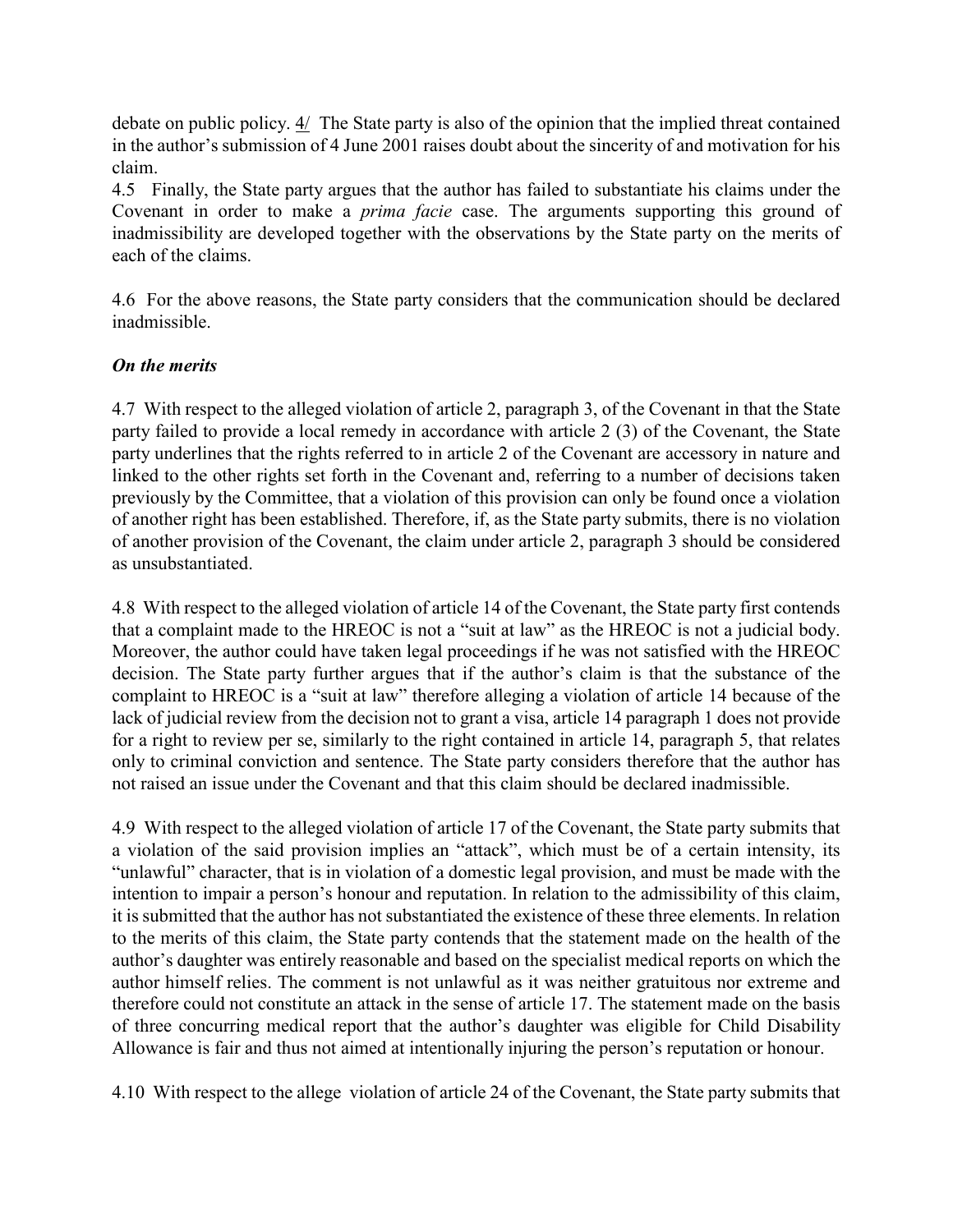the author failed to demonstrate the existence of any measures of protection that could have been taken by Australia and that it failed to fulfill. An interpretation of article 24, paragraph 1 of the Covenant according to which a State party would be prohibited from assessing children according to visa criteria and drawing conclusions in appropriate cases that those children would be eligible for an allowance would be absurd.

4.11 With respect to the alleged violation of article 26 of the Covenant, in that the process of the Independent Visa Sub-class 126, for which the author applied initially is discriminatory vis-à-vis the other visa processes because of its requirement of health assessment and its lack of right of review, the State party, referring to the jurisprudence of the Committee, 5/ submits that, for the purposes of the Covenant, differentiation based on reasonable and objective criteria and whose aim is a legitimate purpose under the Covenant do not constitute discrimination. In relation to the admissibility of this claim, it is submitted that the author has not made general submissions on the difference in visa classes or on the public interest criterion of the health assessment, has not demonstrated that the different conditions related to visa classes are based on disability and has not indicated that such difference is unreasonable. In relation to the merits of this claim, the State party, explains that the Independent Visa Sub-class 126 is aimed at allowing immigration of people whose particular skills and qualifications are likely to bring a net economic benefit to Australia and that, for such a purpose, it is a reasonable requirement for applicants to ensure that they are not likely

to impose significant health care cost upon the Australian community, an assessment that is made on a case-by-case basis by competent medical officers.

4.12 With regard to the alleged violation of article 26 of the Covenant, in that the Independent Visa Sub-class 126 is discriminatory because it is exempt from the requirements of the Disability Discrimination Act, the State party emphasizes that all visa subclasses contain the same exemption and may be reviewed by either the Federal Court of the High Court, remedies that the author failed to apply for. Moreover, it is submitted that even in the absence of a possibility of judicial review there would still be no grounds for discrimination as the latter means treating like groups or individuals differently for no objective reasons whereas applicants of the different visa subclasses are not like groups. The existence of different types of visa subclasses does not constitute discrimination because it is legitimate and reasonable and based on objective criteria.

4.13 With respect to the alleged violation of the same article 26 of the Covenant, in that the discrimination suffered by the author's daughter party arose from the fact that the officer making the health assessment did not have the appropriate medical specialization, the State party, analyzing the three medical reports upon some of which the author also relied, submits that the officer's opinion paraphrases the specialist reports and does not differ in its conclusions.

#### Comments of the author

5.1 By submission of 14 and 15 March 2002, the author gave his comments on the State party's submissions.

# On admissibility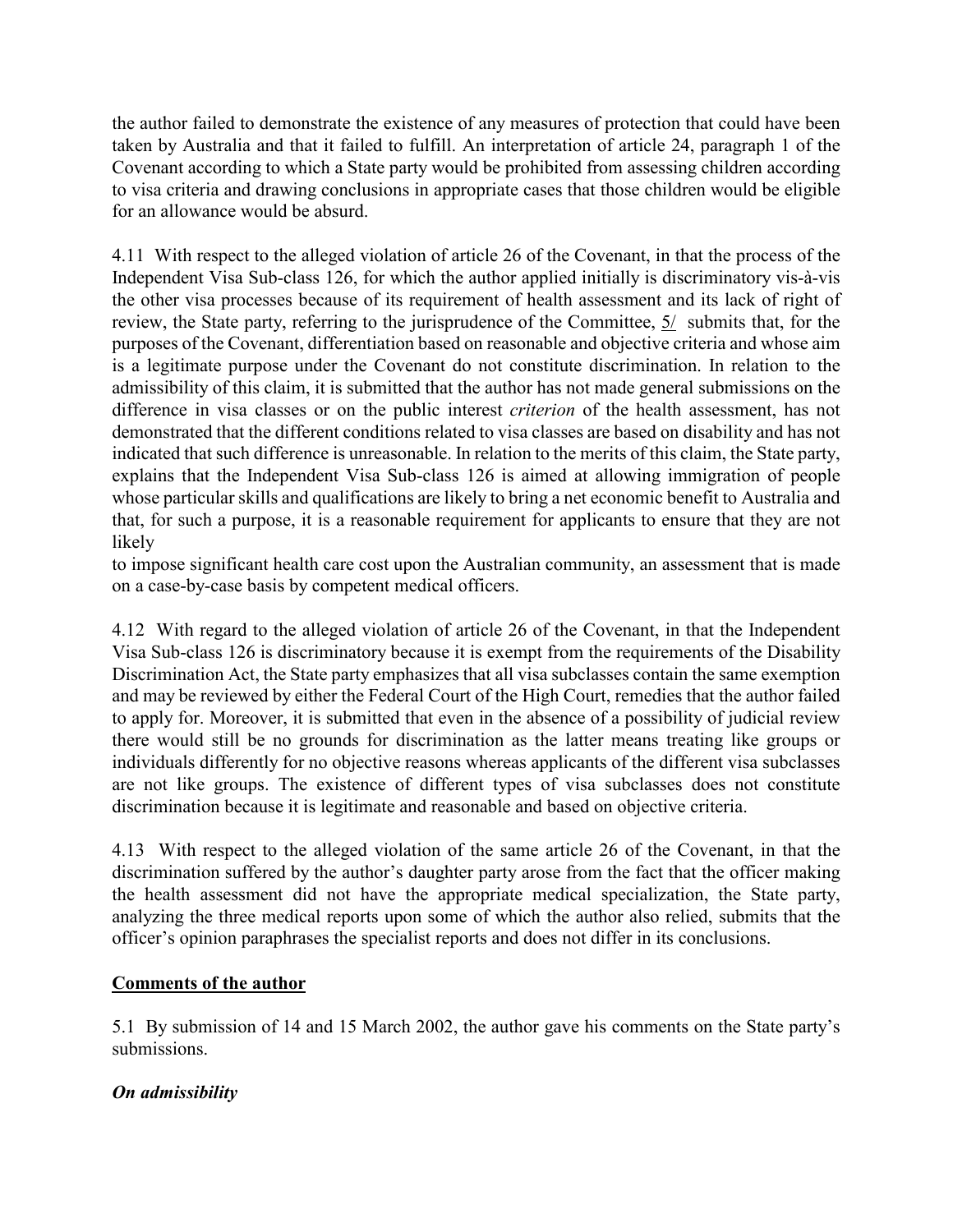5.2 With respect to the allegation that the conditions of article 2, paragraph 1 of the Covenant are not fulfilled, the author states that the victim does not have to be physically within the territory of the State party in order to be subject to its jurisdiction. In the present case, the author and his daughter were subject to the jurisdiction of the State party by the operation of the Australian Migration Act. In some cases, the State party's laws operate with extra-territorial effect as for example in matters concerning travel to and entry into Australia, a State party's legislation subjecting people to its jurisdiction even though they may not be citizens or residents. In order to demonstrate the extent to which he and his daughter are subject to the Australian jurisdiction for the purpose of the visa, the author gives an extensive description of the visa system in Australia and especially of the Independent Visa Sub-class 126, which he describes as a complex legal framework. Thus where a person's rights and duties are subject to the State party's legislation, even if not physically present on its territory, he or she is subject to the jurisdiction of this State for the purpose of having those rights and duties determined. Any person trying to enter Australia must comply with the relevant State party's legislation. The author and his daughter were thus subject to the State party's jurisdiction because their application for visas was determined pursuant to the State party's legislation. The decision is made according to the State party's legislation and, as it is suggested by the State party, there are remedies under the State party's legislation. The author submits that this is sufficient to demonstrate that the author and his daughter were indeed subject to the jurisdiction of the State party at the relevant time.

5.3 With respect to the alleged failure to exhaust domestic remedies, the author submits that the remedies to which the State party is referring are remote, expensive, ineffective and likely to fail. The author also draws the attention of the Committee on the actions he has taken in relation to his visa application before lodging this communication, writing an important number of letters, requesting information and seeking assistance of various bodies, complaining to the HREOC, the Ombudsman and the Medical Board. Moreover, despite his extensive correspondence with DIMA and the Minister, the author was never advised of the existence of the remedies referred to by the Sate party. The author further submits that it has taken more than 3 years to be in possession of all the elements to understand why the visa had been rejected and that when he contacted lawyers in Australia, they were unable to help him as that information were unavailable. The author asked a counsel, Goldsmith Lawyers, to request copy of his file from DIMA but by the time he received the file, he realized that there was not enough information to make a determination of specific aspects of health assessment which led to denial of the visa. He thus requested the help of a Senator to find the facts, and it was not until 1999 that he was able to take action, outside the time limitation for bringing an action before the Federal Court. The author considers that this delay in obtaining the appropriate information cannot be attributed to him. Further, the author contends that he is not obliged to pursue a domestic remedy that does not offer a reasonable prospect of success. Having regard to the nature of the decision on visa application, the fact that he was residing in the United States, that did not receive the reasons for the negative decision, that he was not eligible for legal aid in Australia, it would have been practically impossible to pursue legal proceedings in Australia before either the Federal Court or the High Court. The author also argues that judicial review is not intended to assess whether there has been a violation of human rights but whether there was a legal error and does not include a review of the substantive issue, which is what the author was concerned with. Those remedies would thus not have provided the author with any relief for the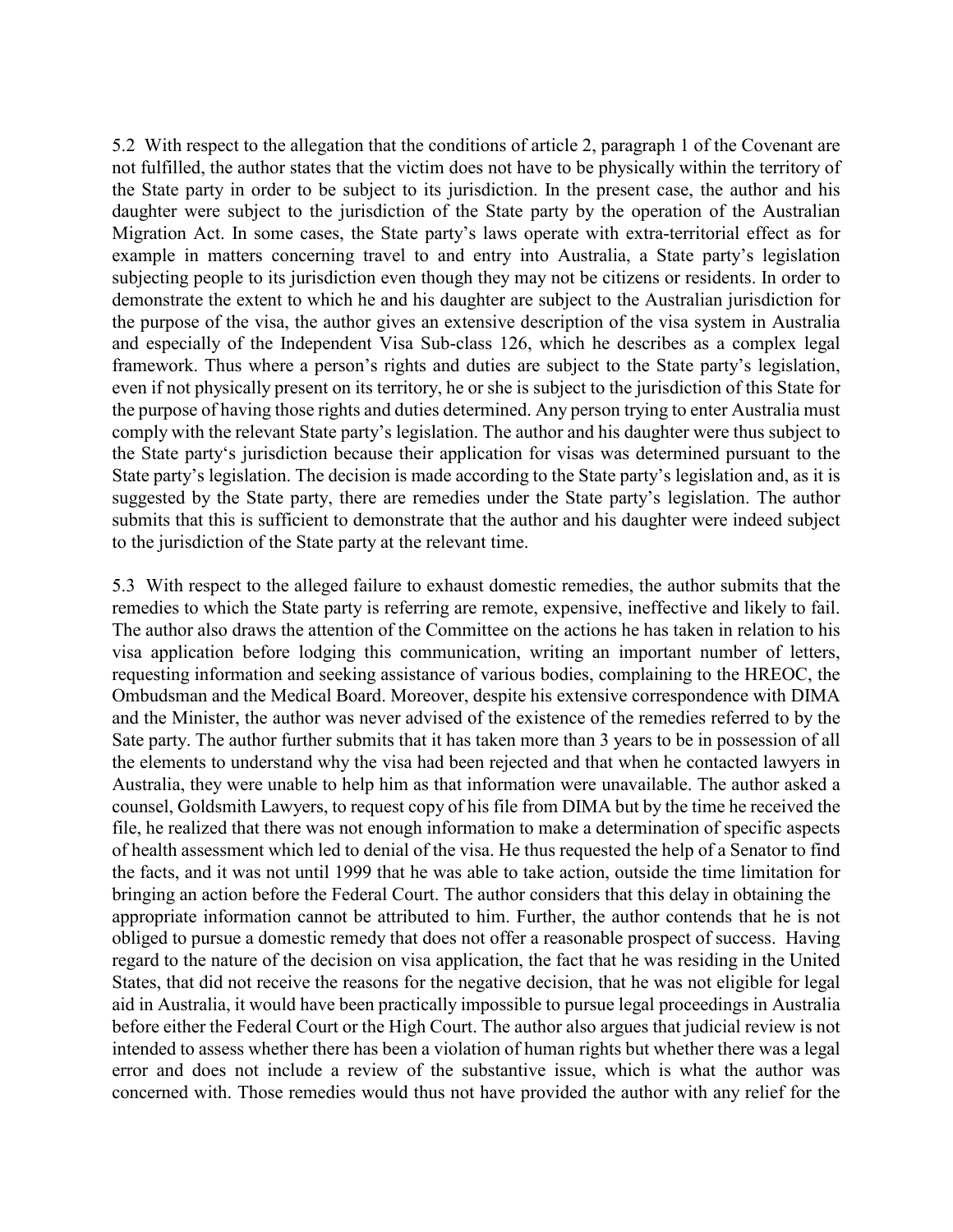substantive issues. Finally, the author contends that there is no precedent where an off-shore non citizen has made an appeal before the High Court in relation to the refusal of a visa on health grounds and that the High Court, being mainly a court of last instance, does not encourage litigants to commence claims at this stage. The author is therefore of the opinion that he has exhausted all reasonable available domestic remedies.

5.4 With respect to the alleged absence of quality of victim, the author, referring to the jurisprudence of the Committee, 6/ notes that the alleged victim of a communication does not have to remain a victim throughout the entire period of the procedure before the Committee. Moreover, the issuance of a visa to the author and is family in 2000 does not mean that they are no longer a victim in the sense of the Covenant as they continue to suffer the effects of the State party's violations of the Covenant. The fact that the visa was granted 3 years later than expected had some consequences on the situation of the family, including with regard to their application for Australian citizenship. The author further argues in this respect that had he and his family been granted a visa in 1997, their situation would have been much more favourable. In support of this allegation, the author makes a comparison between currency rates and explains the evolution of the market during the period 1997-2000. The author also submits that while it would have been easy for his daughter to move to Australia in 1997 when she started her education, it will now be much less easy for her to adapt herself to a new country because she started her education in a different system since 3 years. The author also firmly rejects the State party's contention that his letter of 4 June 2001 is an implied threat that raises doubts about the sincerity of and motivations for his claims.

5.5 With respect to the State party's argument that the claims developed in the communication are unsubstantiated, the author submits that he has provided a detail account of the circumstances giving rise to the communication as well as the basis for the communication and the provision allegedly violated.

#### On the merits

5.6 With respect to the allegation that article 2, paragraph 3, of the Covenant provides no independent right that could make the object of a communication and that a violation of article 2 can only be found whenever the violation of another right of the Covenant has been established, the author submits that the existence of a remedy is critical to the effectiveness of the Covenant as the true enjoyments of the Covenant's rights ultimately depends on securing the existence of an effective remedy. Acknowledging that earlier Views of the Committee support the State party's opinion, the author emphasizes that this has not been always an unanimous view of the Committee members and that some members of the Committee have made clear that the Committee's jurisprudence may be reversed or modified and cannot be invoked as a ground per se for declaring a case inadmissible.

5.7 With respect to the alleged violation of article 14 of the Covenant, the author reiterates that there are no remedies under the State party's legislation to challenge the application of criteria excluding a person with a disability for being granted a visa and, in this case, to present evidence as to why his daughter would not have been a burden for the Australian health care system.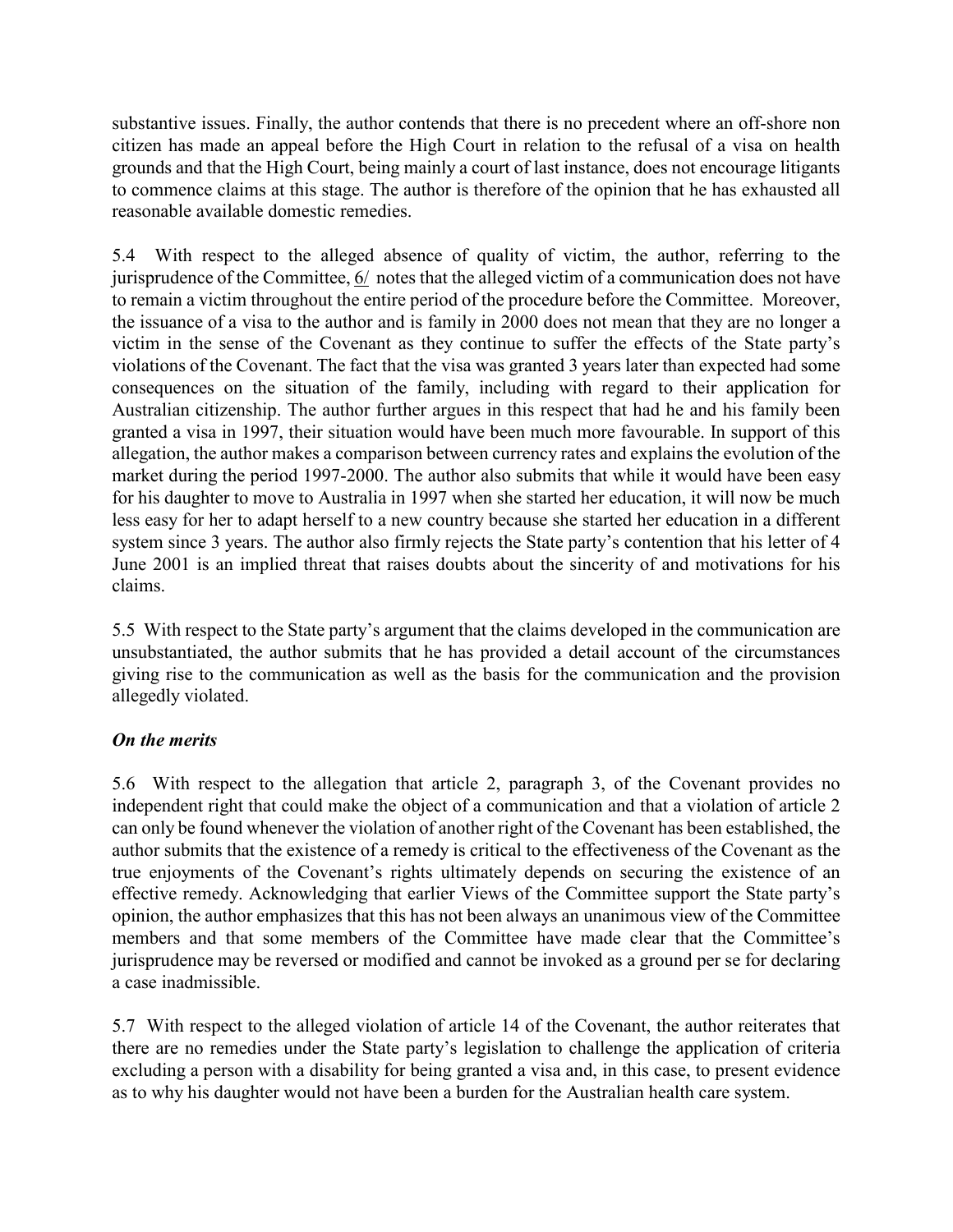5.8 With respect to the alleged violation of article 17, the author maintains that the failure of the State party authorities to have considered all relevant aspects of his daughter's condition constitute an unreasonable process that undermined her honour and reputation.

5.9 With respect to the alleged violation of article 24, the author contends that his daughter is entitled to be considered for a visa without discrimination on the basis of her disability.

5.10 With respect to the alleged violation of article 26, the author argues that, on matters relating to the consideration of a visa, people with a disability are, according to the Migration Act, not treated on an equal basis with people without the disability. Referring to the Committee's General Comment No. 18, and although he agrees that not every differentiation is discriminatory if the differentiation is based on objective and reasonable criteria and is aimed at pursuing a legitimate purpose under the Covenant, the author considers that the differentiation made on the basis of the health criteria is not reasonable and objective and that it does not constitute a legitimate aim under the Covenant.

## Additional comments by the State party

6.1 By submission of 19 September 2002, the State party made additional observations on the author's comments.

6.2 Regarding the issue of jurisdiction, the State party argues that the term "jurisdiction" means that the State has rights "to control or interfere with a particular person or object", that the issuing or refusal of a visa does not fall into that category and that the Australian migration law does therefore not confer any sovereign authority to the State party over the author.

6.3 Regarding the exhaustion of domestic remedies, the State party argues that the remedies to which it was earlier referring are not expensive as the fee for such applications could have been waived, that the presence of the author before the Federal Court or the High Court would not have been required, that the High Court could have allowed an application made outside the usual time limit if it was in the interests of justice, that it would not be appropriate for a Commonwealth Department such a DIMA to advise individuals of possible rights of judicial review, that, under the two remedies, the decision to refuse the visa could have been quashed and directed to be remade and that over 100 immigration cases have made the object of an application to the High Court, including by off-shore non-citizen.

6.4 Regarding the quality of victim, the State party draws the attention of the Committee on the fact that, despite the issuing of a visa for the author's family in 2000, the author did not move to Australia for financial reasons.

6.5 Finally, the State party notes, on the basis of the author's last submission, that the author's salary in the United States of America over the last year exceeds by 200 percent the equivalent Australian salaries and that, for that reason, it appears that the author's family has decided to stay in the United States of America.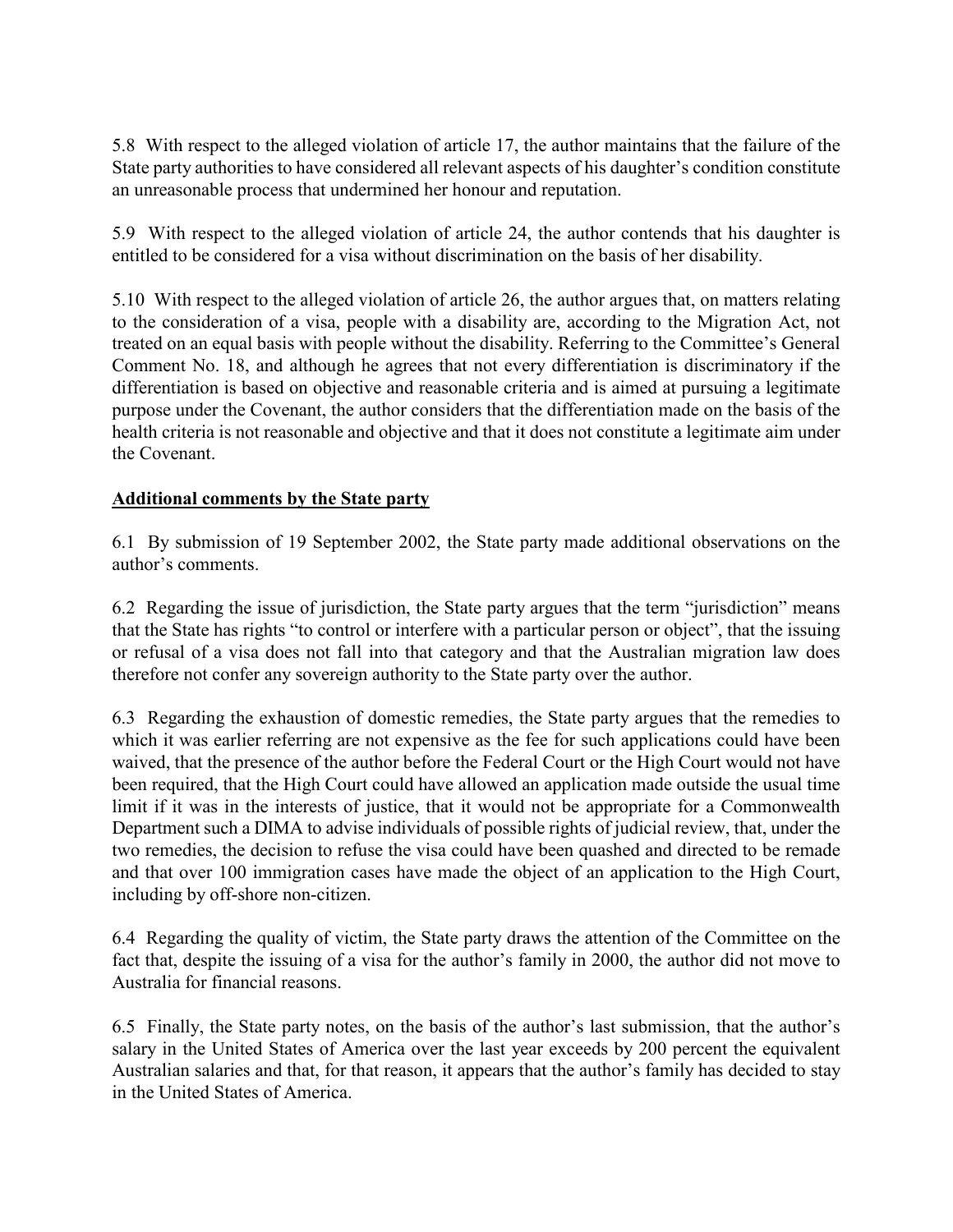#### Author's additional comments

7. By submission of 8 October 2002, the author made additional comments on the State party's observations and reiterated that the processing of his visa's family was done under Australian laws and with physical boundaries of the Australian Diplomatic post. He also emphasized that the way the State party was admitting immigrants had to be in compliance with the Covenant. The author finally underlines that he had never been informed of the legal avenues that were open to him and does not believe that the High Court can effectively be used for initiating legal proceedings emerging from an allegedly fraudulent medical assessment.

## Issues and proceedings

8.1 Before considering any claim contained in a communication, the Human Rights Committee must, in accordance with rule 87 of its rules of procedure, decide whether or not the communication is admissible under the Optional Protocol to the Covenant.

8.2 The Committee has ascertained that the same matter is not being examined under another procedure of international investigation or settlement for purposes of article 5, paragraph 2 (a) of the Optional Protocol.

8.3 The Committee observes that the author appears to accept that there was, in principle, a remedy available to his daughter in the State party's Federal Court. Although formal time limits now have expired, the Committee considers that the author has not demonstrated any effort to engage the State party's judicial remedies. Furthermore and in respect of the present time, the Committee observes that the author has not shown that an application for leave to appeal out of time would be unavailable and also observes that a later visa application has meanwhile proven successful. The communication is accordingly inadmissible under article 5, paragraph 2(b).

9. The Committee therefore decides

(a) that the communication is inadmissible under article 5, paragraph 2 (b) of the Optional Protocol;

(b) that this decision shall be communicated to the State party and to the author.

[Adopted in English, French and Spanish, the English text being the original version. Subsequently to be issued also in Arabic, Chinese and Russian as part of the Committee's annual report to the General Assembly.]

The following members of the Committee participated in the examination of the present communication: Mr. Nisuke Ando, Mr. Prafullachandra Natwarlal Bhagwati, Mr. Alfredo Castillero Hoyos, Ms. Christine Chanet, Mr. Franco Depasquale, Mr. Maurice Glèlè Ahanhanzo, Mr. Walter Kälin, Mr. Ahmed Tawfik Khalil, Mr. Rajsoomer Lallah, Mr. Rafael Rivas Posada, Mr.